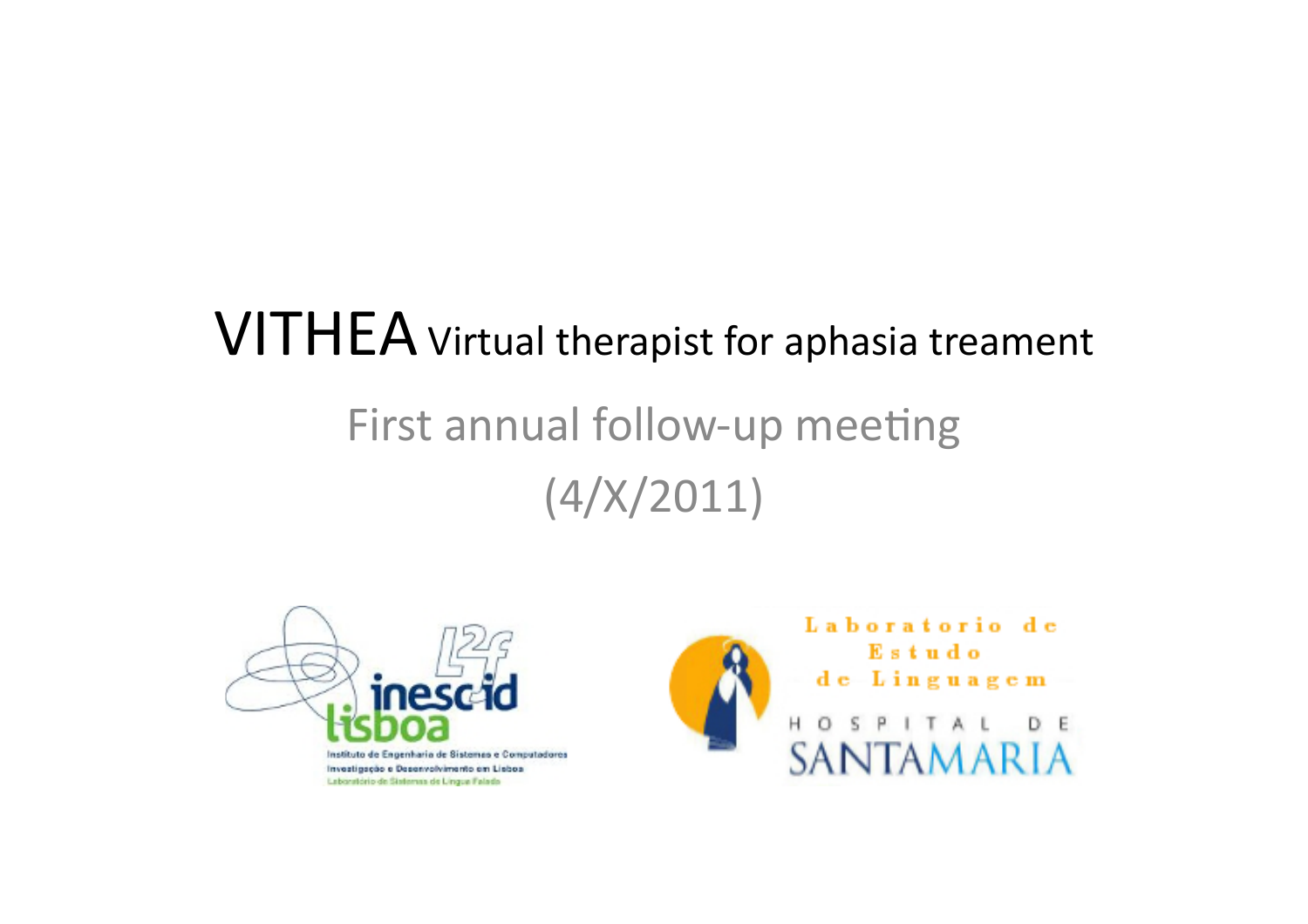# **Outline**

- S/T workplan review:
	- Done (finished or partially)
	- Future: Sure, likely, unlikely, etc.
	- Need to improve
- Prototype functionalities
- Other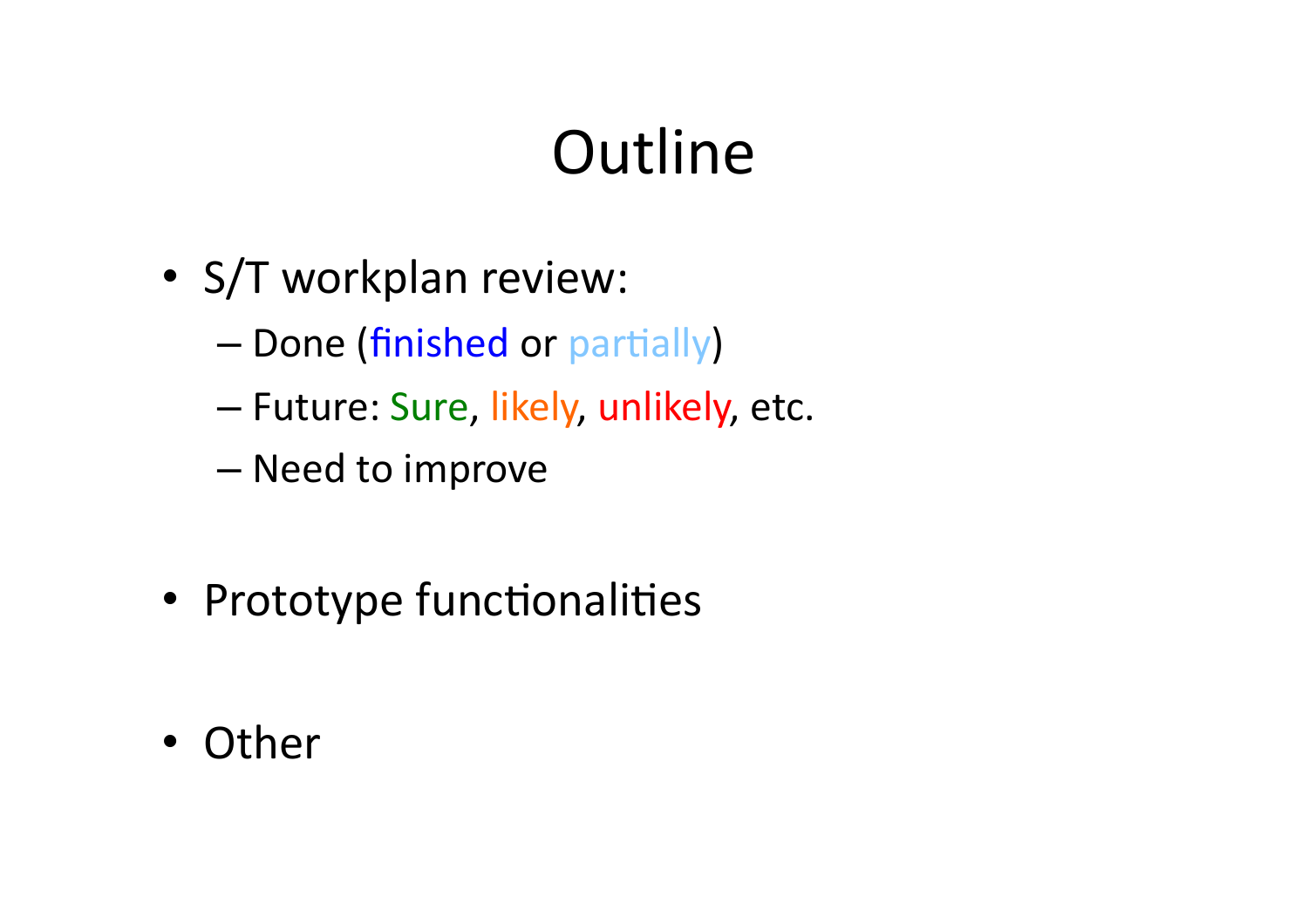## Objectives review

- Development of a **software program for the treatment of aphasic patients** --particularly those that show difficulties when recalling words-incorporating recent advances of speech and language technology:
	- The software must act as a "virtual therapist", asking for the patient to recall the contents of a picture that is shown.
	- Use of ASR to recognize what was said by the patient and to validate if it was correct or not.
	- The "virtual therapist" must be able to provide help both semantically and phonologically (TTS).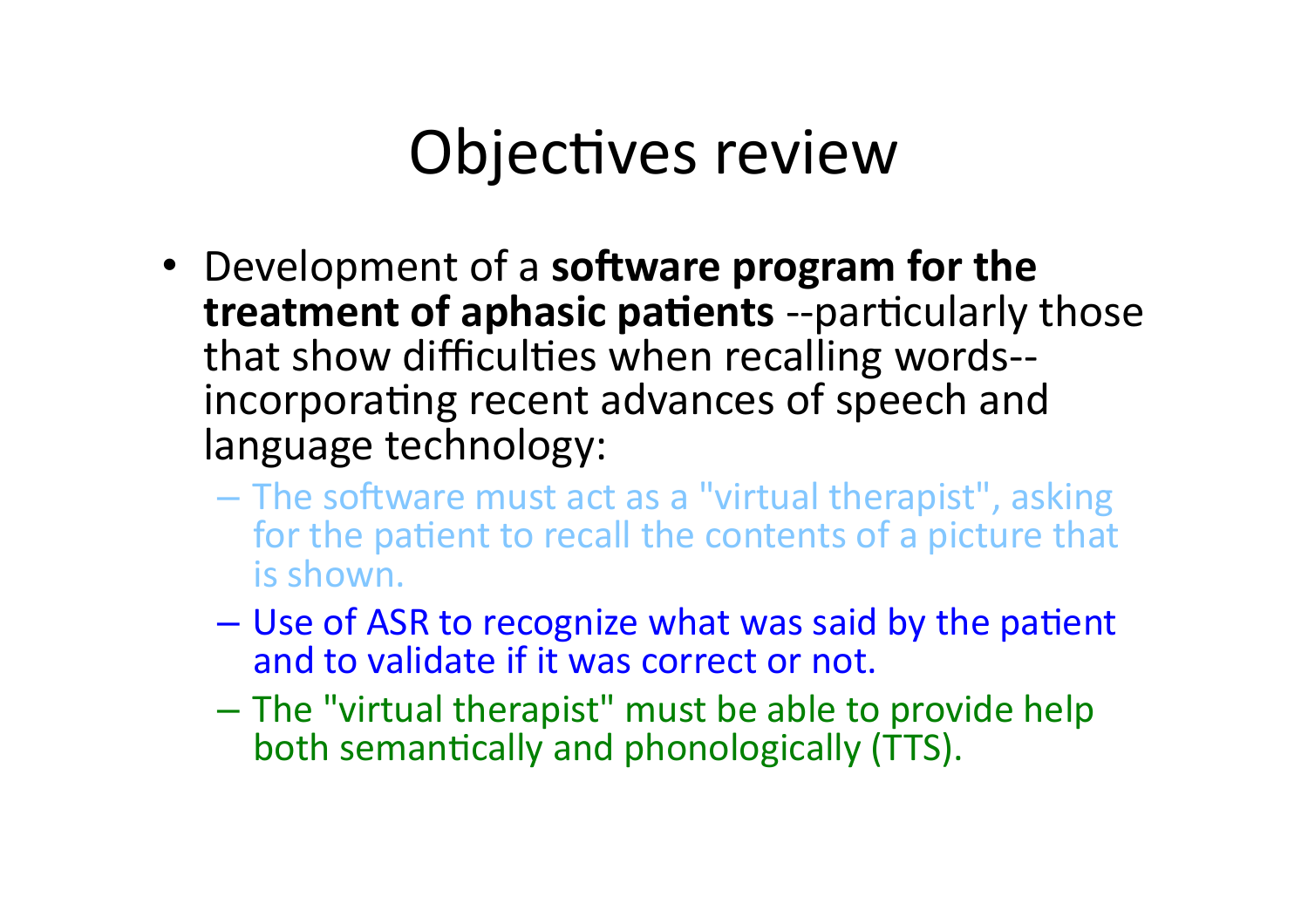## Tasks review

| Project reference :<br>Project title: |                                 | <b>VITHEA</b> | RIPD/ADA/109646/2009                                     |                  |        |                     |  |    |   |   |  |                     |        |  |  |  |  |                |  |  |  |  |    |  |                                     |
|---------------------------------------|---------------------------------|---------------|----------------------------------------------------------|------------------|--------|---------------------|--|----|---|---|--|---------------------|--------|--|--|--|--|----------------|--|--|--|--|----|--|-------------------------------------|
|                                       |                                 |               |                                                          |                  | Year 1 |                     |  |    |   |   |  |                     | Year 2 |  |  |  |  |                |  |  |  |  |    |  |                                     |
| Task Nº                               | <b>Task Denomination</b>        | Person*month  | Participant responsible Acronyms of partners<br>for task | involved in task |        | $\overline{2}$<br>3 |  | 5  | 6 | 8 |  | 9 10 11 12          |        |  |  |  |  |                |  |  |  |  |    |  | 13 14 15 16 17 18 19 20 21 22 23 24 |
| $\mathbf{1}$                          | T1 Word Recall Confidence       | 20.00         | Hugo Meinedo                                             | L <sub>2</sub> F |        |                     |  |    |   |   |  |                     |        |  |  |  |  |                |  |  |  |  |    |  |                                     |
| $\overline{c}$                        | T2 Design and Specifications    | 7.50          | Jose Fonseca                                             | L2F/LEL          |        |                     |  |    |   |   |  |                     |        |  |  |  |  |                |  |  |  |  |    |  |                                     |
| 3                                     | T3 Prototype development        | 32.00         | Alberto Abad                                             | L <sub>2</sub> F |        |                     |  |    |   |   |  |                     |        |  |  |  |  |                |  |  |  |  |    |  |                                     |
| $\overline{4}$                        | <b>T4 Clinic Evaluation</b>     | 6.00          | Gabriela Leal                                            | LEL              |        |                     |  |    |   |   |  |                     |        |  |  |  |  |                |  |  |  |  |    |  |                                     |
| 5                                     | T5 Management and dissemination | 3.00          | Alberto Abad                                             | L2F/LEL          |        |                     |  |    |   |   |  |                     |        |  |  |  |  |                |  |  |  |  |    |  |                                     |
|                                       |                                 | 68.50         |                                                          |                  |        |                     |  | M1 |   |   |  |                     |        |  |  |  |  | M <sub>2</sub> |  |  |  |  | M3 |  | M4                                  |
| 1st Progress Report                   |                                 |               |                                                          |                  |        |                     |  |    |   |   |  | <b>Final Report</b> |        |  |  |  |  |                |  |  |  |  |    |  |                                     |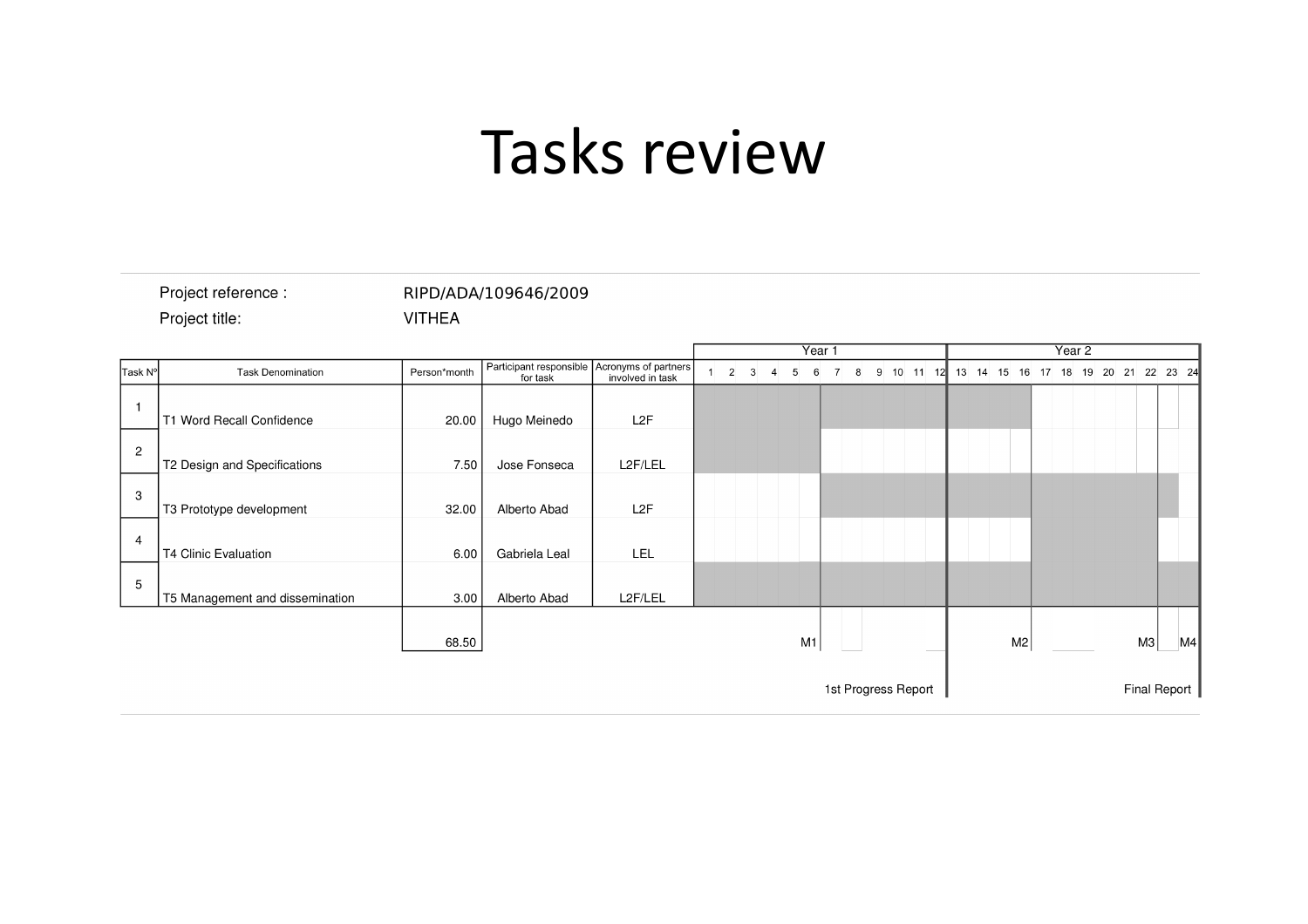## Task 1 review

### **T1(Word(Recall(Confidence(Research(**

- Description:
	- Study best performing/more efficient techniques for IWR
	- Generation of a reliable confidence result for providing feedback to patients in word recall exercises.
	- Study influence of particular characteristics of aphasic individuals'
- Comments:'
	- First two points need more work (L2F)
	- Third point needs joint effort (L2F+LEL) Research Grant?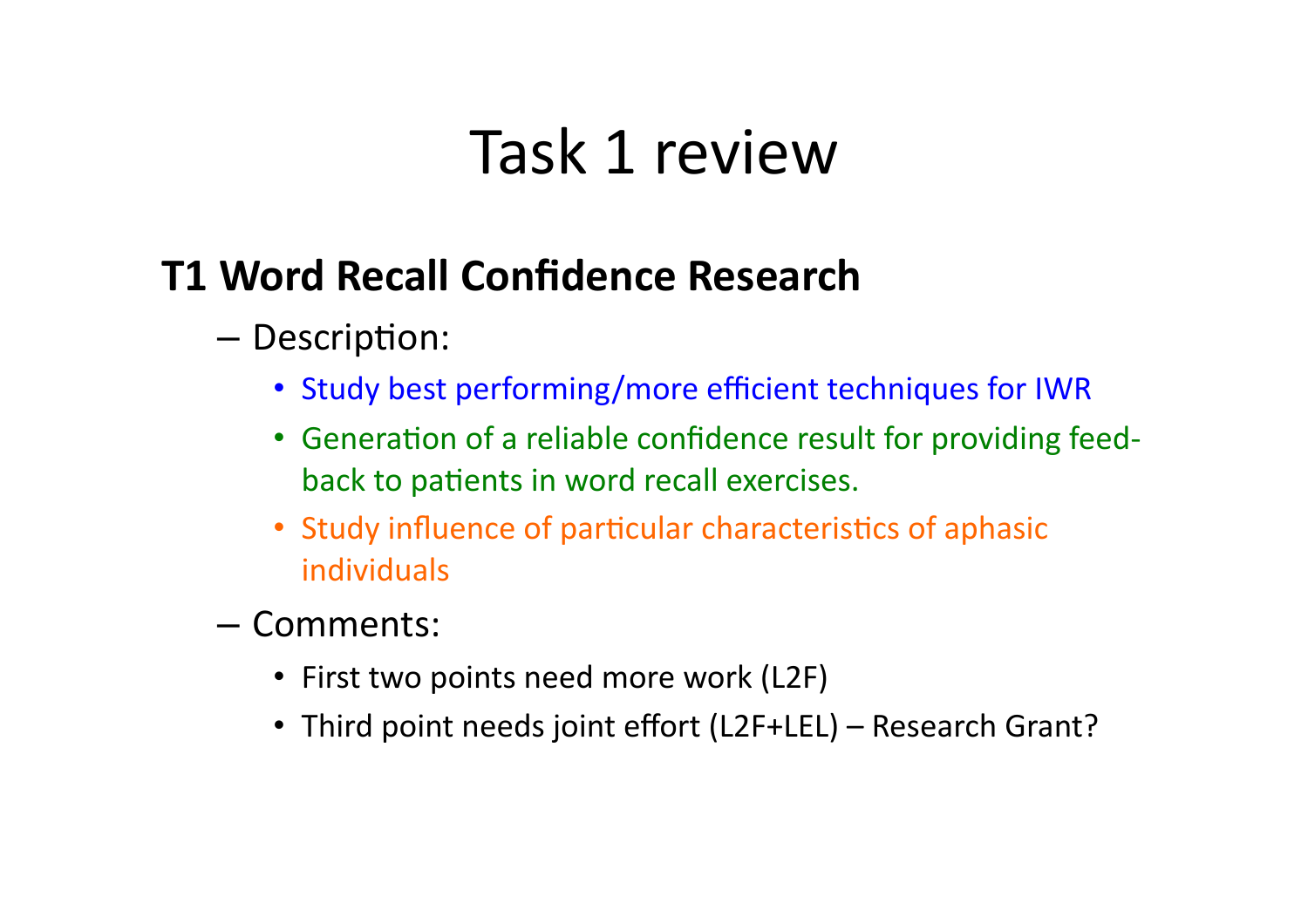## Task 2 review

## **T2 Design and Specifications**

- Description:
	- Plan and prepare the therapy exercises.
	- Propose a series of desired user specifications for the prototype.
	- Data collection.
- Comments:'
	- Research Grant for point 1?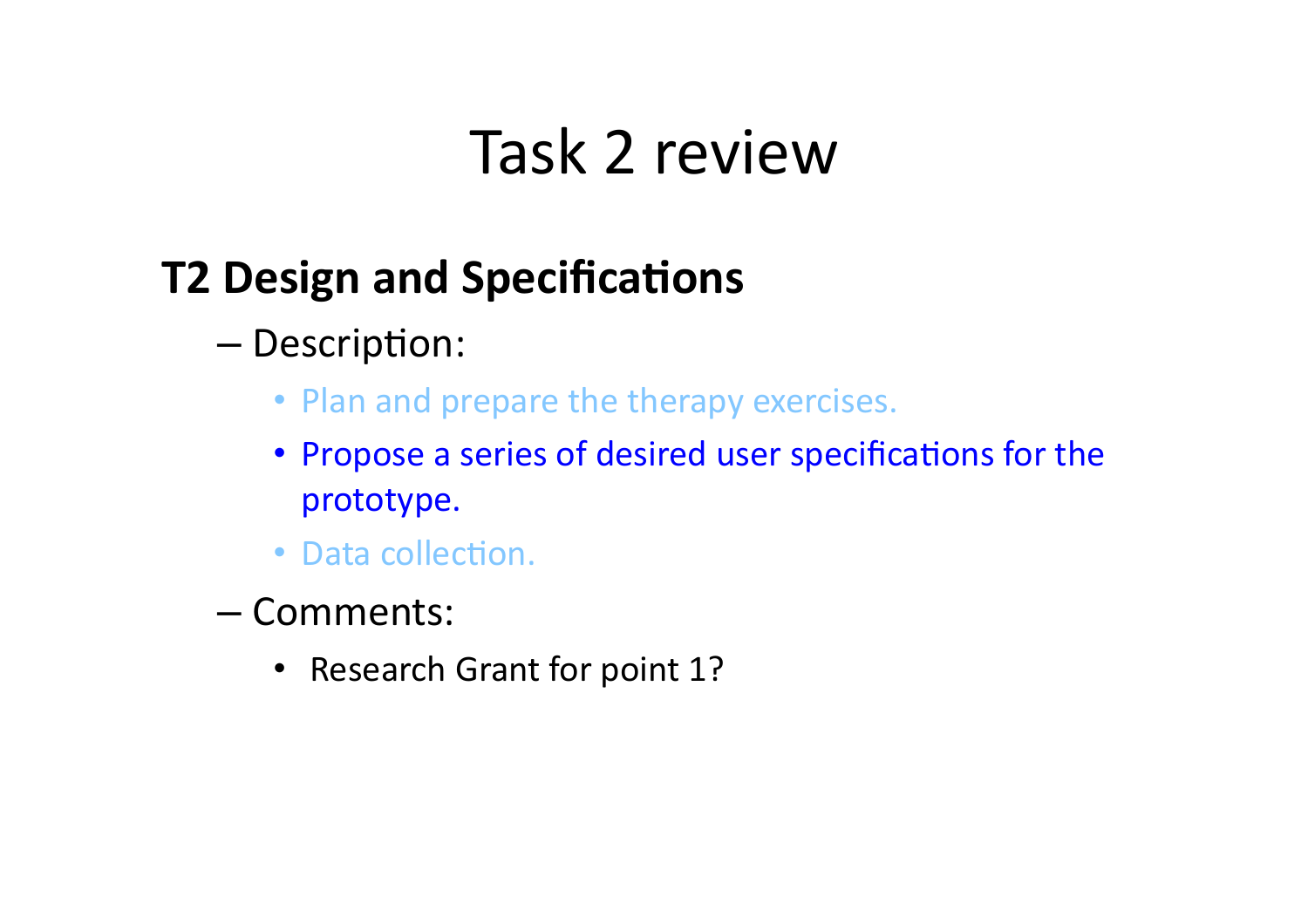## Task 3 review

### **T3 Prototype development**

- Description: Implement the VITHEA prototype according to the conditions imposed by the desired exercises, the user specifications and the speech technology adopted. Sub-tasks:
	- Sub-task 1 Architecture definition and front-end development (design & accessibility improvement?)
	- Sub-task 2 Speech and Language Technology integration: ASR, server, TTS+Face
	- Sub-task 3 Data Management (roles)
- Comments: Plenty of work done, but still to do!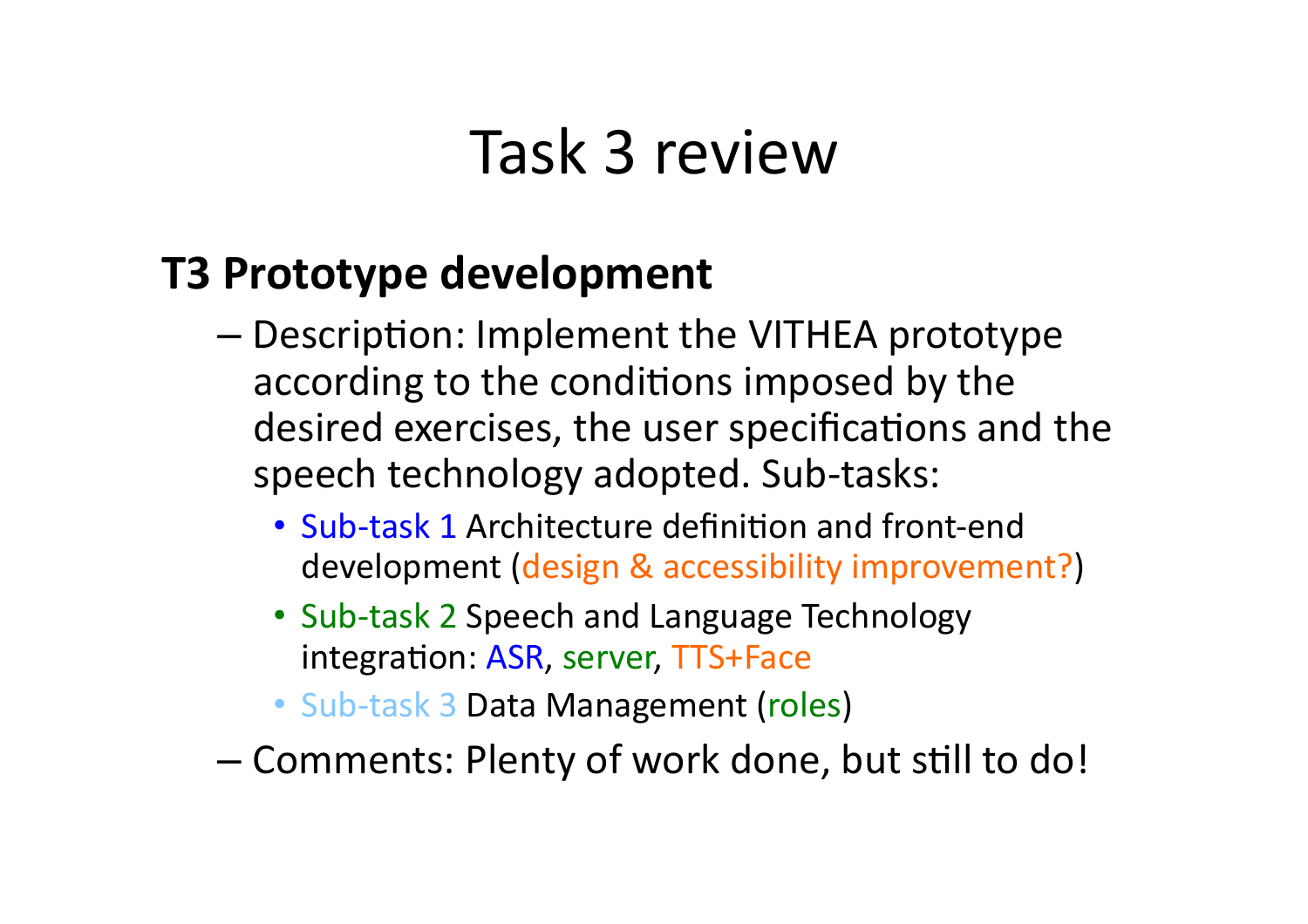## Task 4 review

## **T4 Clinic evaluation**

- Description:
	- The clinic application of the developed prototype.
	- Comparative study of the usefulness of the program.
- Comments:''
	- Very important in my opinion!
	- Are really feasible, or partially, or no way?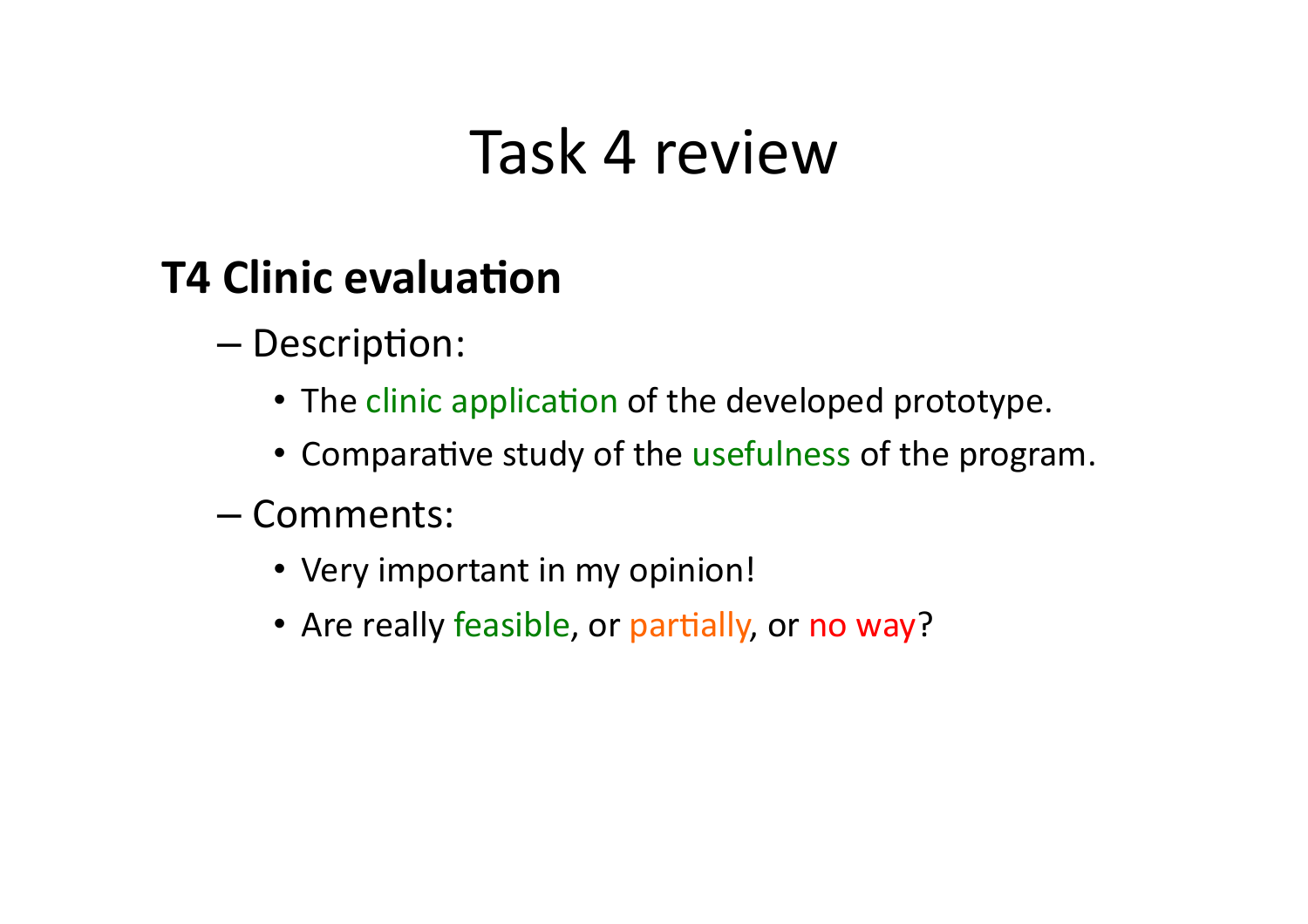## Task 5 review

## **T5 Management and Dissemination**

### – Description:

- Coordination and supervision.
- Assure deliverables production.
- External dissemination.
- Comments:'
	- NEW Webpage
	- Conferences (others?)
	- Difficult publishing collaboration:
		- Better planning/more time (my fault)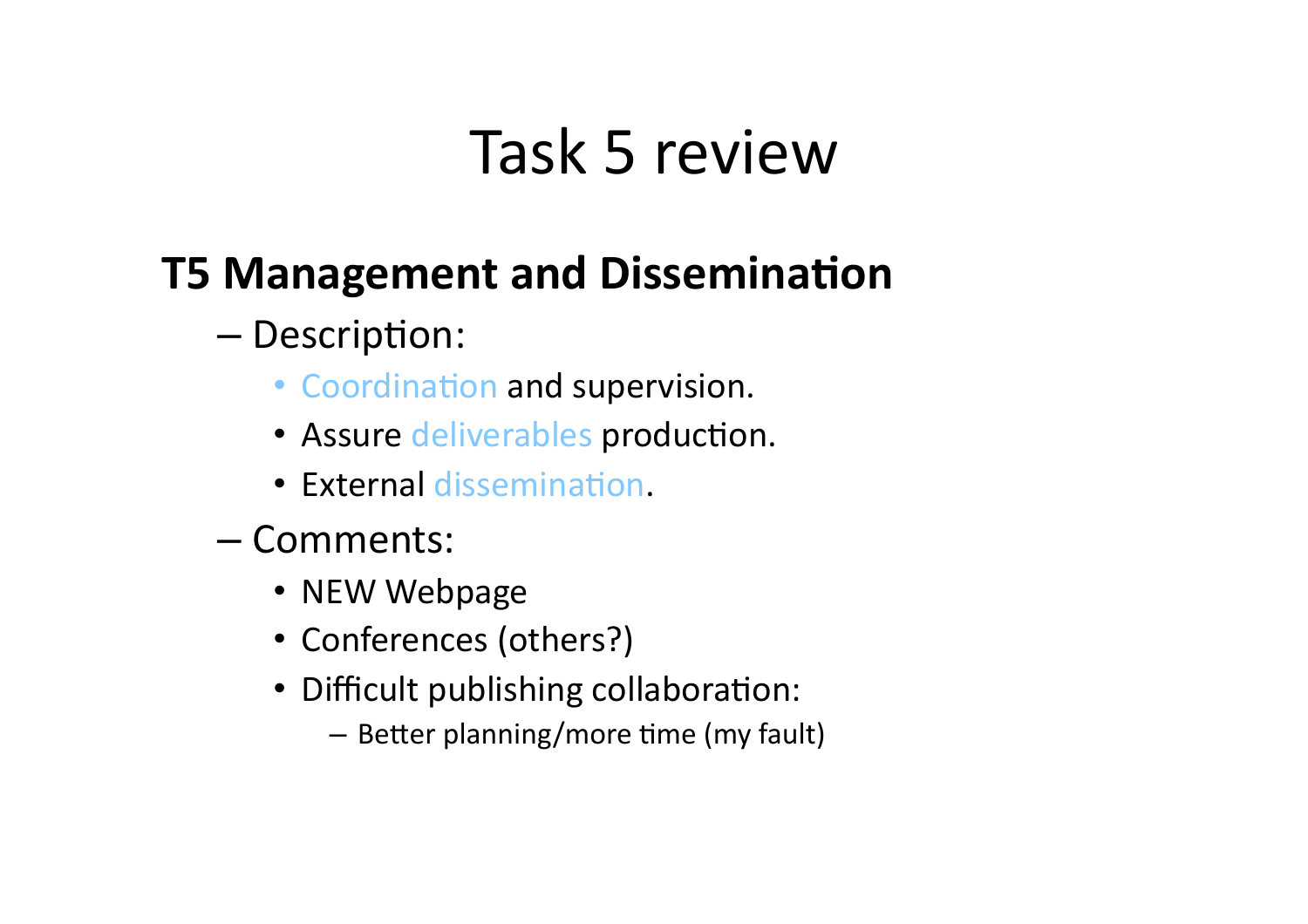## Milestone review

#### **M1 Specifications deliverable**

The training exercises are designed and the final users specifications document is written.

#### **M2 First VITHEA prototype**

A first prototype application is released. Start of clinic evaluation application

#### **M3 End of Evaluation**

The evaluation results are obtained.

#### **M4 Final VITHEA Prototype**

The final prototype and the user's manual are released. This prototype will be improved thanks to the users comments and the evaluation experience.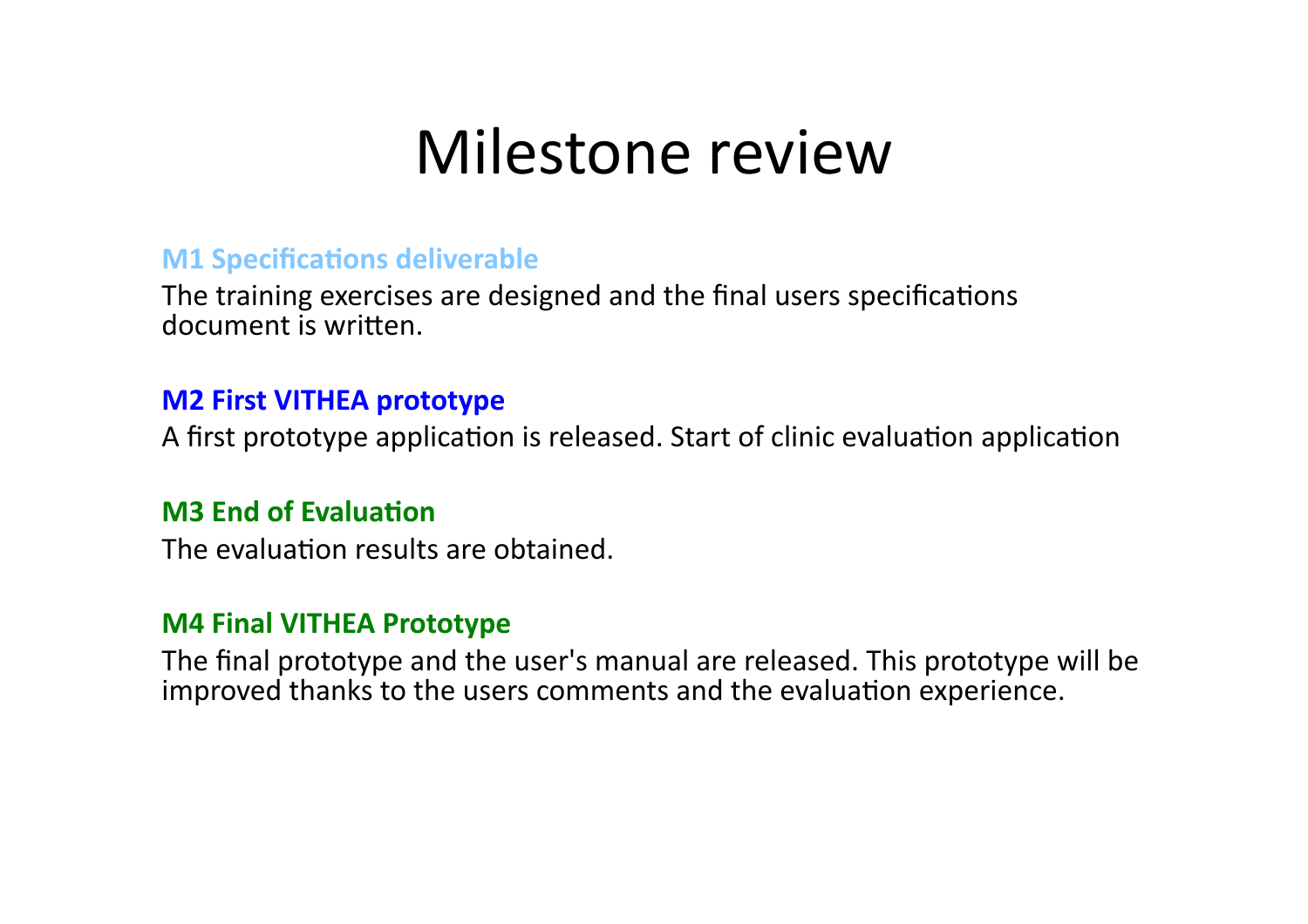# Admin module functionalities

http://vithea.l2f.inesc-id.pt/vithea-admin/index.action

- AUDIMUS web-service
- Role administration
- Groups of patients, associated exercises and resources
- Automatic password generation
- New types of exercises
- Statistics
- Automatic image re-scaling
- Search tool for resources/exercises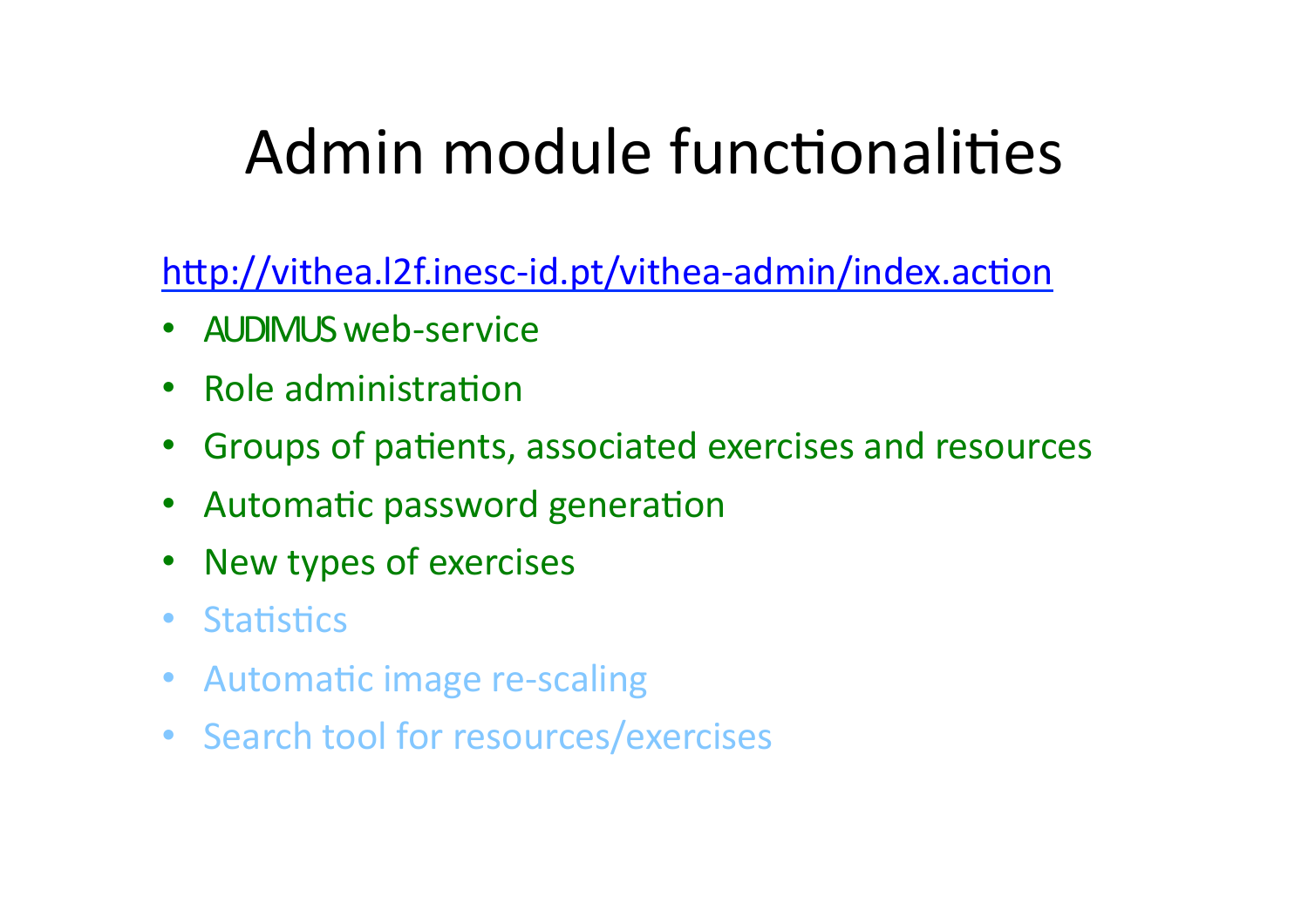# Client module functionalities

http://vithea.I2f.inesc-id.pt/vithea/index

- Help strategies
- TTS
- Virtual agent
- Score/Goodness of pronunciation
- Discuss exercise strategy?
	- Provide results after a set of several tests